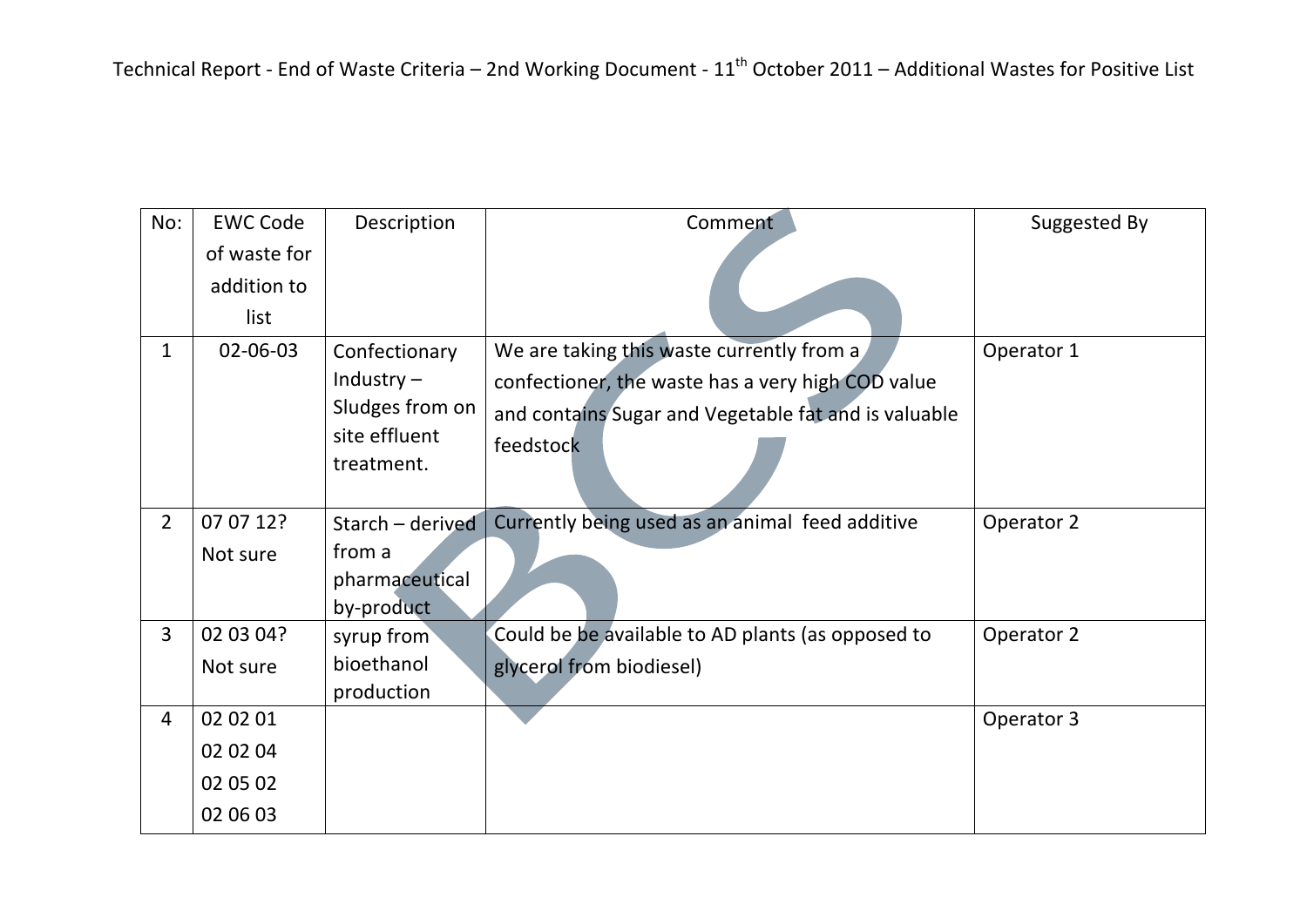Technical Report - End of Waste Criteria – 2nd Working Document - 11<sup>th</sup> October 2011 – Additional Wastes for Positive List

|                | 02 02 99 |                  | These are all wastes which are at present included in | Operator 4 |
|----------------|----------|------------------|-------------------------------------------------------|------------|
|                | 02 03 02 |                  | ADQP list but missing from JRC                        |            |
|                | 02 05 02 |                  |                                                       |            |
|                | 02 06 03 |                  |                                                       |            |
|                | 19 06 04 |                  |                                                       |            |
|                | 19 08 05 |                  |                                                       |            |
|                | 19 08 09 |                  |                                                       |            |
|                | 20 03 02 |                  |                                                       |            |
|                |          |                  |                                                       |            |
|                |          |                  |                                                       |            |
| 5              | 02 02 02 |                  | Confirm that this is the right category for blood     | Operator 5 |
| 6              | 19 02 09 | Glycerin         |                                                       | Operator 5 |
|                |          |                  |                                                       |            |
| $\overline{7}$ | 02 03 01 | Coffee           |                                                       | Operator 5 |
| 8              | 19 05 99 | Compost site     | Not in ADQP                                           | Operator 5 |
|                |          | <b>leachates</b> |                                                       |            |
| 9              | 02 07 05 | Coca Cola        | Not in ADQP or CQP                                    | Operator 5 |
| 10             | 02 02 03 | Pet Food         | Not in EoW                                            | Operator 5 |
|                |          | Washings         |                                                       |            |
| 11             | 02 04 01 |                  | General observation: In related to EoW criteria       | Operator 6 |
|                |          |                  |                                                       |            |
|                | 02 04 02 |                  | seems more close with composting plant rather         |            |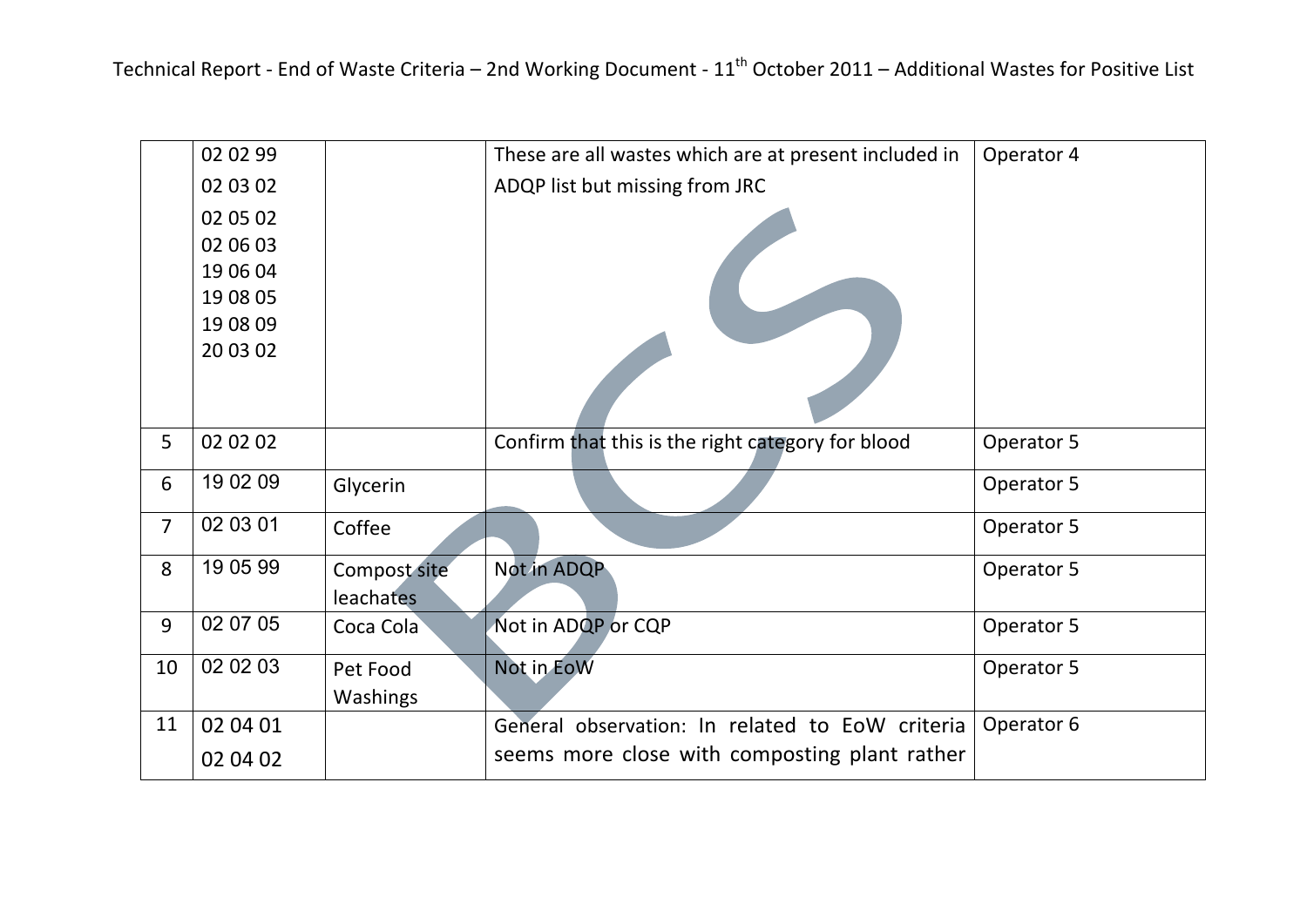|    | 02 04 03 | than anaerobic digestion especially on food         |            |
|----|----------|-----------------------------------------------------|------------|
|    | 02 04 99 | waste anaerobic digestion. For example waste        |            |
|    |          | from Sugar processing (02 04)                       |            |
|    |          |                                                     |            |
|    |          | EoW only allowed code 02 04 01 & 02 04 02           |            |
|    |          | which is washing soil from sugar beet and potato    |            |
|    |          | processing and lime stone dust which are suitable   |            |
|    |          | for composting not for AD plant.                    |            |
|    |          |                                                     |            |
|    |          | While ADQP allowed 02 04 03 and 02 04 99 which      |            |
|    |          | are biological sludge (onsite effluent treated) and |            |
|    |          | other biodegradable materials which are suitable    |            |
|    |          | for energy extraction. This EWC code are not        |            |
|    |          | allowed under EoW.                                  |            |
|    |          |                                                     |            |
|    |          | If the EoW criteria are accepted we would not be    |            |
|    |          | able to accept those kind of wastes, and would      |            |
|    |          | lose potential customers which is difficult time    |            |
|    |          | for us.                                             |            |
| 12 |          | A general comment was that in the WRAP              | Operator 7 |
|    |          | comparative list of wastes, many of the already     |            |